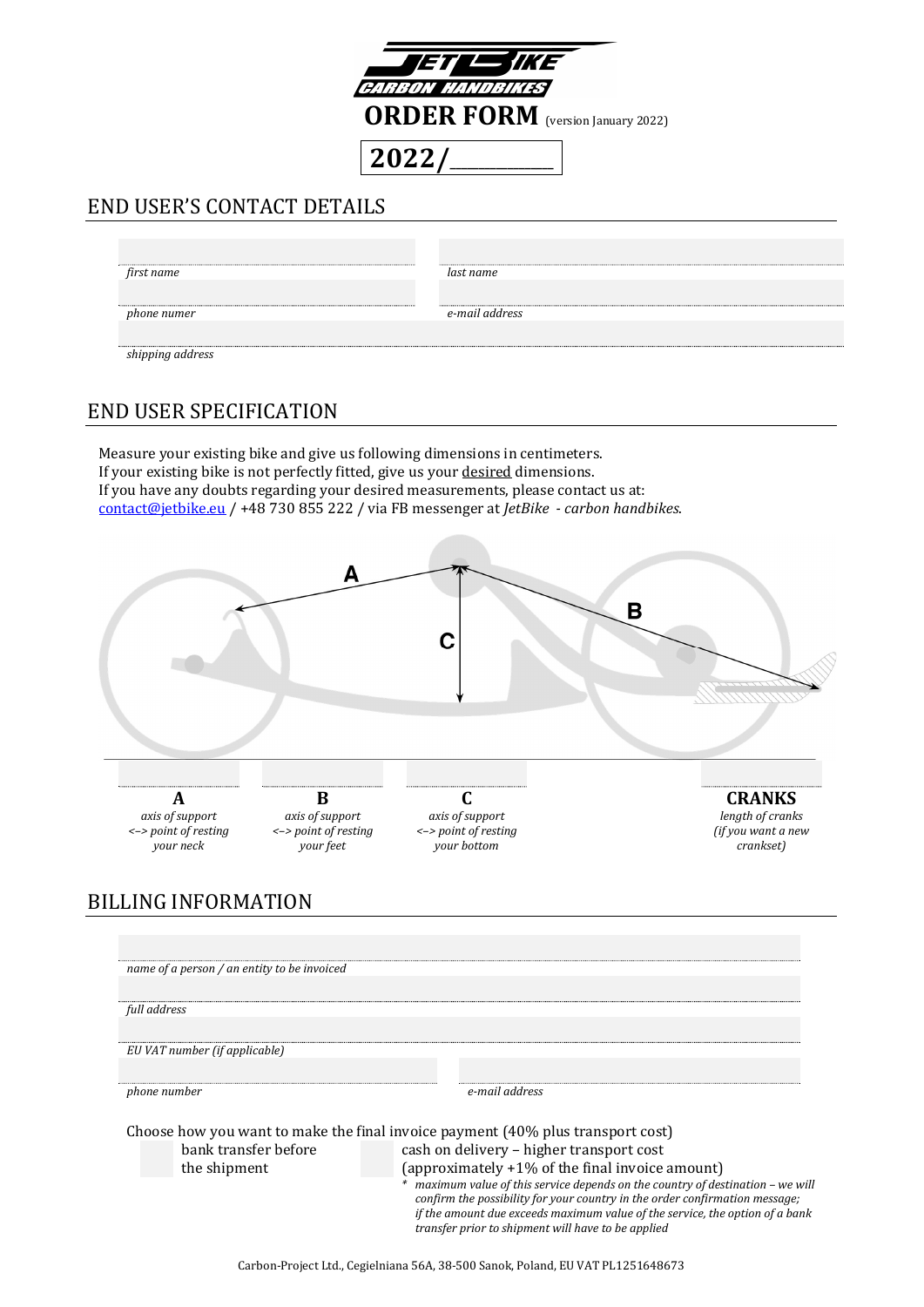

## ORDERED BIKE SPECIFICATION

| item                                                                                        | price            | write''1''<br>if your<br>choice | value |  |  |
|---------------------------------------------------------------------------------------------|------------------|---------------------------------|-------|--|--|
| <b>Carbon frame</b>                                                                         | <b>5.880 EUR</b> |                                 |       |  |  |
| Carbon backrest with neckrest                                                               | 0 EUR            |                                 |       |  |  |
| Carbon bumper                                                                               | 0 EUR            |                                 |       |  |  |
| Upholstery and belt                                                                         | 0 EUR            |                                 |       |  |  |
| <b>Carbon fork</b>                                                                          | <b>2.520 EUR</b> |                                 |       |  |  |
| Carbon footrests                                                                            | 0 EUR            |                                 |       |  |  |
| Carbon chainguard                                                                           | 0 EUR            |                                 |       |  |  |
| <b>Carbon crankset</b>                                                                      | <b>950 EUR</b>   |                                 |       |  |  |
| Chainring Stronglight 46T and 34T                                                           | 0 EUR            |                                 |       |  |  |
| I want a different chainring sizes (please specify):                                        | 0 EUR            |                                 |       |  |  |
| <b>Carbon</b> grips                                                                         | <b>280 EUR</b>   |                                 |       |  |  |
| <b>Carbon wheels set</b>                                                                    | <b>2.300 EUR</b> |                                 |       |  |  |
| Carbon front 26' wheel                                                                      | 1.000 EUR        |                                 |       |  |  |
| (hub DT Swiss 180, tubular Tufo S3 road 26mm)                                               |                  |                                 |       |  |  |
| Carbon rear 20' wheels set                                                                  | 1.300 EUR        |                                 |       |  |  |
| (hub custom carbon, tubular Tufo S3 road 26mm)                                              |                  |                                 |       |  |  |
| Derailleur SRAM RED e-TAP 11s AXS with BlipBox                                              | <b>1.020 EUR</b> |                                 |       |  |  |
| I want a different derailleur (please specify):                                             |                  |                                 |       |  |  |
|                                                                                             |                  |                                 |       |  |  |
| Cassette SRAM XG-1199 XX1 10-42 11s (with a SRAM XX1 chain)                                 | <b>450 EUR</b>   |                                 |       |  |  |
| I want a different cassette / chain (please specify):                                       |                  |                                 |       |  |  |
| Disk brake SRAM S-900 Aero HDR (with a 140 disc)                                            | <b>315 EUR</b>   |                                 |       |  |  |
| I want a different disk brake (please specify):                                             |                  |                                 |       |  |  |
| <b>Caliper brake SRAM RIVAL 22</b>                                                          | <b>55 EUR</b>    |                                 |       |  |  |
| I want a different road brake (please specify):                                             |                  |                                 |       |  |  |
|                                                                                             |                  |                                 |       |  |  |
| <b>Additional options</b>                                                                   |                  |                                 |       |  |  |
| Branding stickers color                                                                     | 0 EUR            |                                 |       |  |  |
| (please mark relevant box if you don't want default holographic):                           |                  |                                 |       |  |  |
| $\Box$ orange $\Box$ red $\Box$ blue<br>$\square$ white<br>$\Box$ black<br>$\square$ yellow |                  |                                 |       |  |  |
| $\Box$ green<br>Frame and fork paint color (please give us RAL pallete color number):       | <b>525 EUR</b>   |                                 |       |  |  |
|                                                                                             |                  |                                 |       |  |  |
| Bottle holder                                                                               | 0 EUR            |                                 |       |  |  |
| Flag holder                                                                                 | 0 EUR            |                                 |       |  |  |
|                                                                                             |                  | <b>TOTAL WITH VAT</b>           |       |  |  |
|                                                                                             |                  |                                 |       |  |  |
| TOTAL WITHOUT VAT (-7,4 %), for EU VAT holders and non-EU residents                         |                  |                                 |       |  |  |

 $\Rightarrow$  Production time of your bike is 12 weeks (longer, if you choose the painting option)

from the moment we register an advance payment of 60% of total price.

 $\Rightarrow$  A partial VAT invoice documenting the advance payment will be issued within 7 days from registering the payment.

 $\Rightarrow$  You can pick up your bike at our headquarters at an agreed date. The final VAT invoice (issued for the remaining 40%) will be settled in cash when picking up the bike.

 $\Rightarrow$  If personal pickup is not possible, your bike will be shipped with UPS after we register the payment of the final VAT invoice (issued for the remaining 40% plus transport costs) OR will be shipped with UPS "cash on delivery" option – depending on your choice and possibility.

 $\Rightarrow$  UPS's receipt for the transport cost will be attached to the final invoice.

 $\Rightarrow$  Full terms and conditions you'll find on following pages.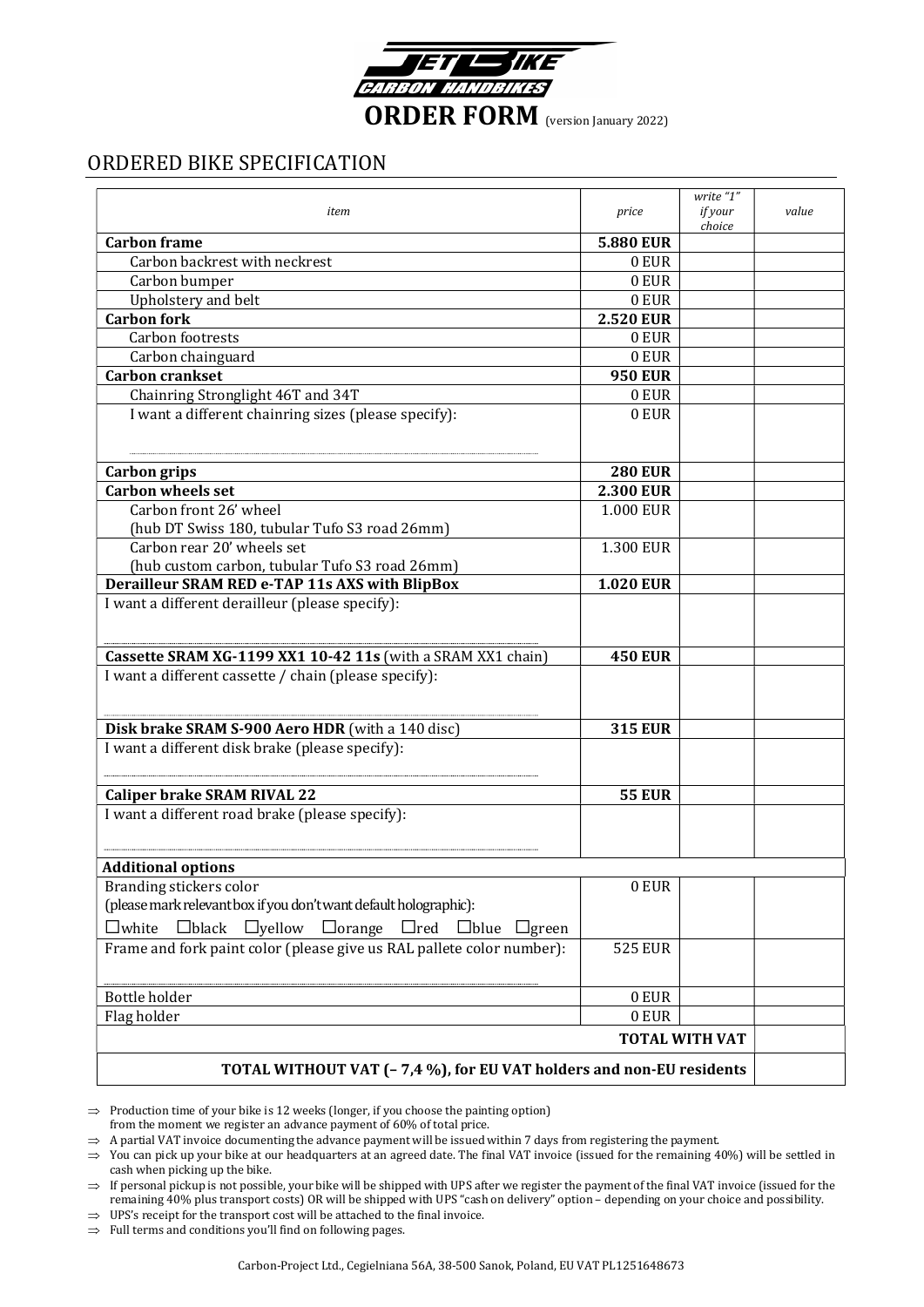

## TERMS AND CONDITIONS

### PAYMENT

#### 1. Advance payment

If all details of your order are correct and you agree with all of them, you are kindly asked to make the advance payment of 60% of the order's total value (based on the proforma invoice received with order confirmation message).

IMPORTANT NOTICE: the only account we run for the JetBike business is the one in NESTBANK in Poland (SWIFT/BIC: NESBPLPW). We do not run accounts in other countries. In particular, we do not run accounts in "tax havens".

Since every bike is made for a specific order, we'll start the production only, if you are sure that you want it, and confirm this fact with your financial commitment. The advance payment is not refundable, thus we strongly recommend to think the purchase thoughtfully BEFORE you make the final decision about the payment.

A partial VAT invoice documenting the advance payment will be issued within 7 days from registering the payment.

#### 2. Final payment

A final VAT invoice for the remaining 40% of the amount due for the bike (plus shipping costs if applicable) will be issued after we finish production. You will be asked to pay that final invoice upon pick up of the bike or before the shipment.

For some destinations, there is a possibility to use option "cash-on-delivery". If you prefer this option, please thick a relevant box in the order form. We'll check the possibility of using such option for your country and let you know in the confirmation message. If there is no possibility to use COD option for your country, the option of a bank transfer prior to shipment will have to be applied.

#### **DELIVERY**

#### 1. Production time

A standard production time of a JetBike is 12 weeks (longer, if you choose to paint your bike a color) from the moment we register the advance payment. However, we want you to acknowledge that due to pandemic situation, delays may occur, depending on situation in our supply chain.

Estimated time of delivery of a color painted bike will be specified in the order confirmation message, after we check the availability of a chosen paint color.

If any unexpected circumstances emerge, you will be informed and consulted.

#### 2. Pick up

You can pick up your bike personally at our headquarters at an agreed date.

If the personal pick up is not possible, we will ship your bike by the UPS. The cost of a parcel of such size should not exceed 200 EUR within the EU, and 400 EUR outside Europe. UPS's receipt for the transport cost will be attached to the final invoice.

### AFTER-SALES SUPPORT

### 1. Guarantee

- a) We give 5 years guarantee for carbon-made elements and producer's guarantee for bicycle equipment, provided that the bike is properly operated.
- b) In particular, the guarantee does not cover:
	- damage resulting from a road accident, including accidents with other vehicles or pedestrians,
	- damage resulting from hitting an obstacle,
	- damage resulting from driving up and down curbs and driving over the transverse speed limiters,
	- damage resulting from interference with the structure of the carbon composite, in particular: drilling and cutting.